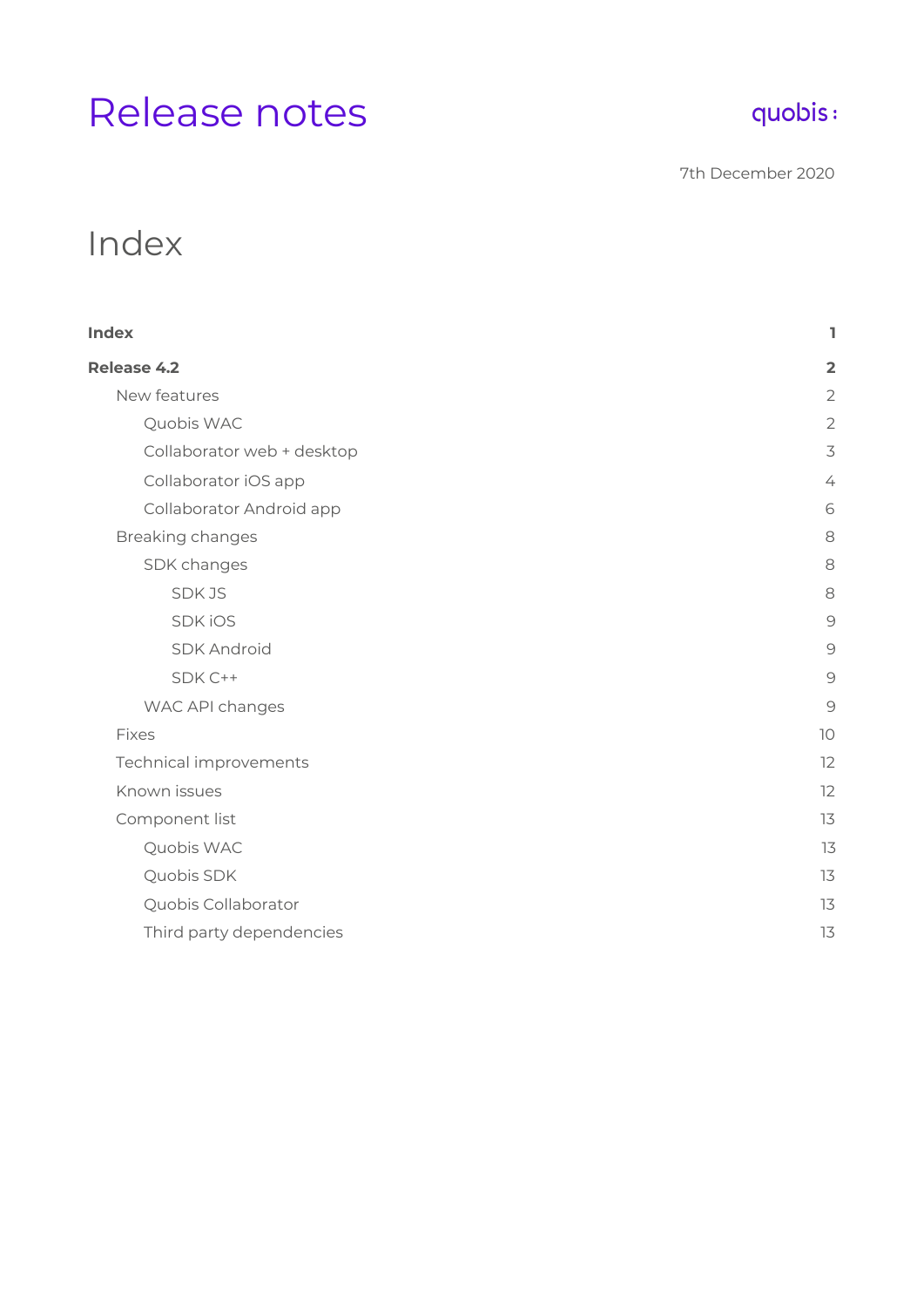# <span id="page-1-0"></span>Release 4.2

Quobis communications platform 4.2 is a new step further in order to achieve a complete extensible unified communications framework. New features include better SIP integration with newer available options, better scalability and maintenance through a dedicated API, security features, and multiple updates on the Collaborator applications.

Some examples are:

- Contacts refactor. Improves performance, development process and security/privacy.
- Agent Assigner. User skill definition and agent distribution policies.
- Push notification refactor to improve performance, improved notification options.
- Collaborator web lobby for meetings.
- Collaborator password protected meetings.
- Collaborator visual feedback improved.
- Collaborator conference view information improvement.
- Collaborator iOS general improves on all areas.

Find on the following list a complete report of updates for current release.

# <span id="page-1-1"></span>New features

### <span id="page-1-2"></span>Quobis WAC

Check WAC API new endpoints at documentation space: [https://doc.quobis.com](https://doc.quobis.com/)

- New API for cluster management added (kapi). This is an aggregative change, no breaking change.
- New endpoints added for new features: actionable alerts, address books, liveness probes, agent assigner.

Complete feature list.

- Add VALARM ICS parameter to set the meeting reminder
- AgentAssigner: Establish assignation strategy
- As a developer, I want a fast approach to password protected meetings
- As a meeting organizer, I want to receive the meeting email invite
- As a system administrator I want have several redirect URIs based on kind of client
- As an admin I want to limit the static storage dedicated to chat, recording, etc
- As an admin, I want to have dynamic TURN credentials (Security).

<sup>@</sup> Quobis Networks SLU. 2020 All rights reserved. Quobis, Quobis Collaborator, Quobis Communication Platforma and related marks are trademarks of Quobis. All other brand names are registered trademarks of their respective companies. The content of this document is confidential.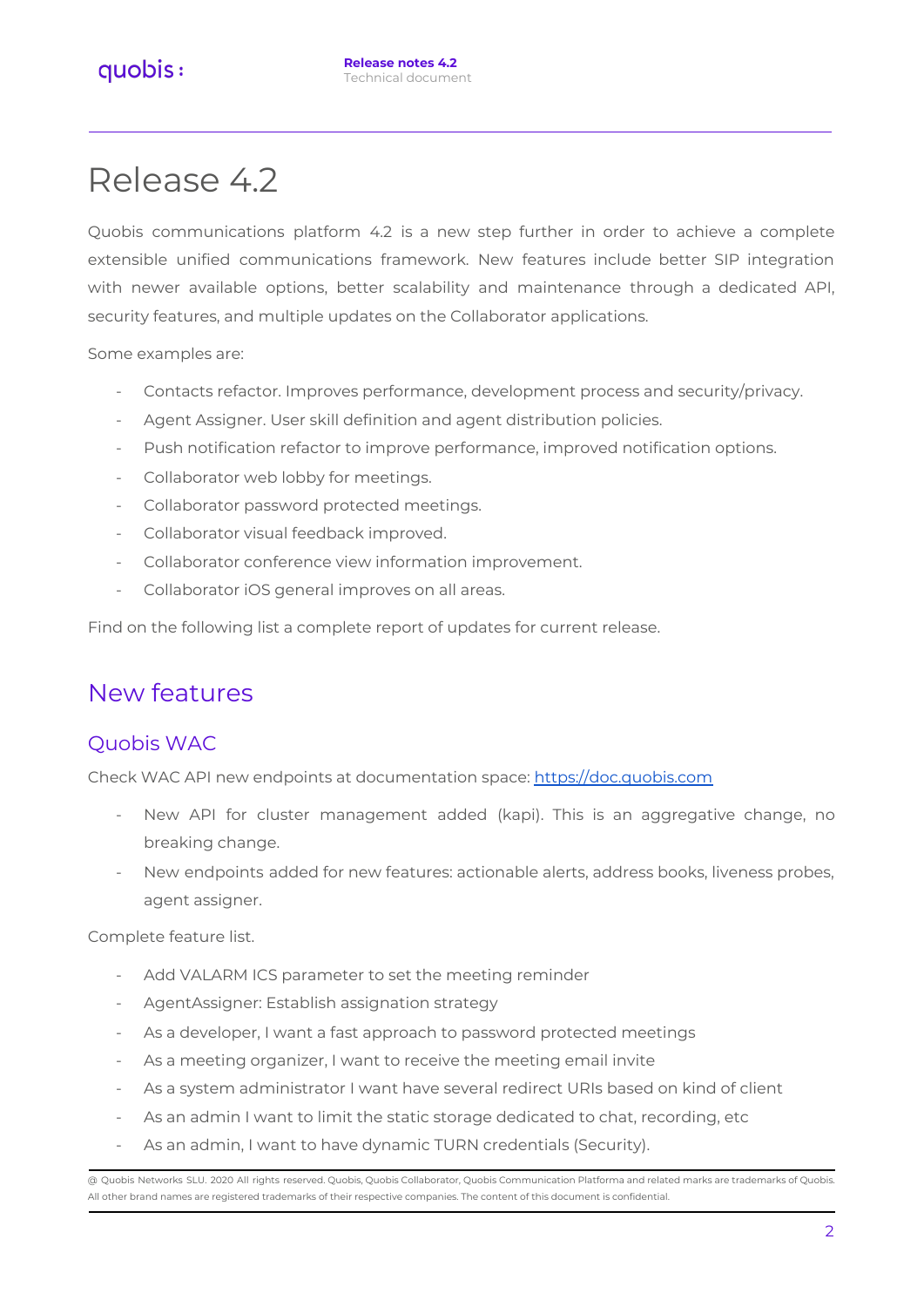- As an administrator I want to assign parameters to users (tags) in order to categorize them and use them as source for the agent assigner
- As an administrator I want to configure whitelist domains for my architecture machines
- As an administrator, I want to enforce user password security policy
- As an agent user, I want to transfer support-chats
- As an developer I need to understand if me, as user, I'm participating on a meeting or on a plain conference
- As SIP client I need to have a 404 SIP response when a user is not found on the Quobis Communications Platform
- Delete temporary files when recording process finish
- Migration of Sippo REST API to OpenAPI
- Multiplex WS connection (Phase 1): sippo-server / QSS
- Recording only audio
- REST API Meetings: As a user I want to get the meetings that I'm being invited to as participant
- Review presence/avatar potential XSS
- SIP register delegation with Janus
- As a developer, I want to deploy the platform on a lab simplified architecture (K3s)
- As a system administrator I want to check if messages are being stuck on the Rabbit queues
- As an integrator, I want to have an API to handle the cluster itself
- Audiomixer (Asterisk) support for K8s
- SFU (Janus) support for K8s
- SIP 302 REFER handle on SIP-proxy
- SIP balancing incoming (several AudioMixers)
- SIP call authentication Provide support to calls authentication
- SIP-proxy (Kamailio) support for K8s
- sippo-compose deprecation
- Deprecation of w3c-contacts-api

### <span id="page-2-0"></span>Collaborator web + desktop

- Ability to configure and customize webphone UI
- Adapt settings view to a single-panel vision
- Allow RETURN usage on chat
- As a collaborator user, I want to a list of participants as conference context info

<sup>@</sup> Quobis Networks SLU. 2020 All rights reserved. Quobis, Quobis Collaborator, Quobis Communication Platforma and related marks are trademarks of Quobis. All other brand names are registered trademarks of their respective companies. The content of this document is confidential.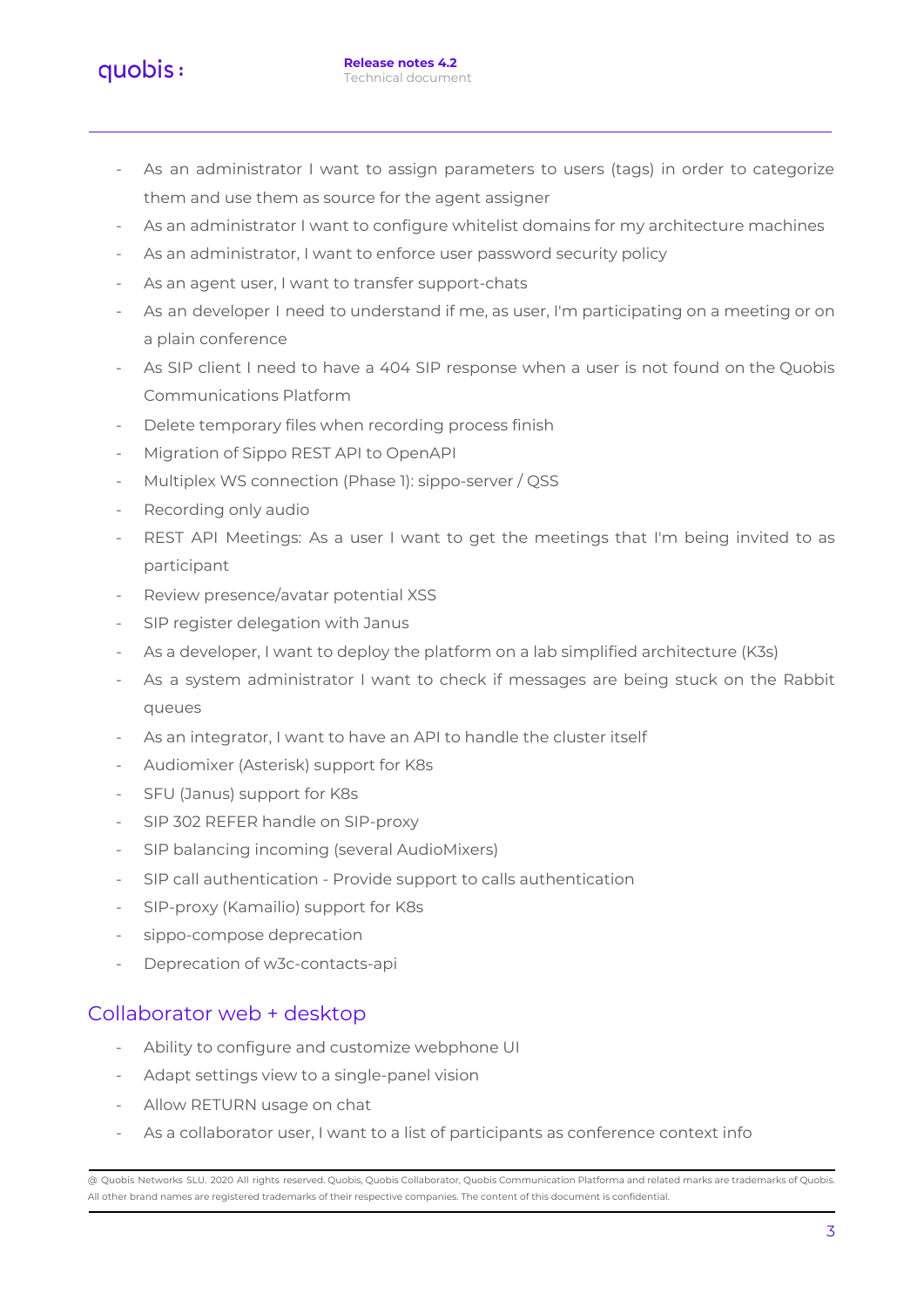- As a user I want not to accidentally kick a participant from the meeting
- As a user I want to configure a "ValidUntil" field on the meeting creation form
- As a user I want to have clearer errors when creating a meeting
- As a user I want to hide the thumbnails and not recover them when someone join/left
- As user I want to have DisplayName + username/phone on incoming calls
- Change help images (no text included)
- Conference activity timer (local timer)
- Customize colors Adapt webphone colors to design palette
- Include last chat message on the chat list view
- Meetings: Display meetings that you are invited as participant
- New hold API endpoint consumption API to use SIP hold method to SIP trunk.
- No meetings help
- Square thumbnails
- As a user, I want a to join and use password protected meetings (step 3)
- As a user, I want an new welcome view for all meetings with a video preview (step 2)
- As a user, I want an new welcome view for public rooms (step 1)
- As a user, I want to click on the "X" on the desktop app, then the app is minimized to system tray and display notifications. (background)
- Deprecation of w3c-contacts-api

### <span id="page-3-0"></span>Collaborator iOS app

- "Join / abandon user" notifications for group chat
- [caps] start-chat: Add user capability to allow the creation of new chats
- [caps] Support for "audio-calls" capability
- [UX] Allow RETURN usage on chat
- Ability to redial from the conference log (only 1-1)
- Add a participant to the current call
- Add emoticons support
- Add online/offline contacts counter on the AGENDA view
- Add participant to the group chat, once created
- As a user I want to hide the thumbnails and not recover them when someone join/left
- As a user, I want to see a pending message counter on the footer's chat icon
- As user I want to check version at login and left sidebar
- Contact list usability improvements
- Delegated login (Active Directory ADFS)

<sup>@</sup> Quobis Networks SLU. 2020 All rights reserved. Quobis, Quobis Collaborator, Quobis Communication Platforma and related marks are trademarks of Quobis. All other brand names are registered trademarks of their respective companies. The content of this document is confidential.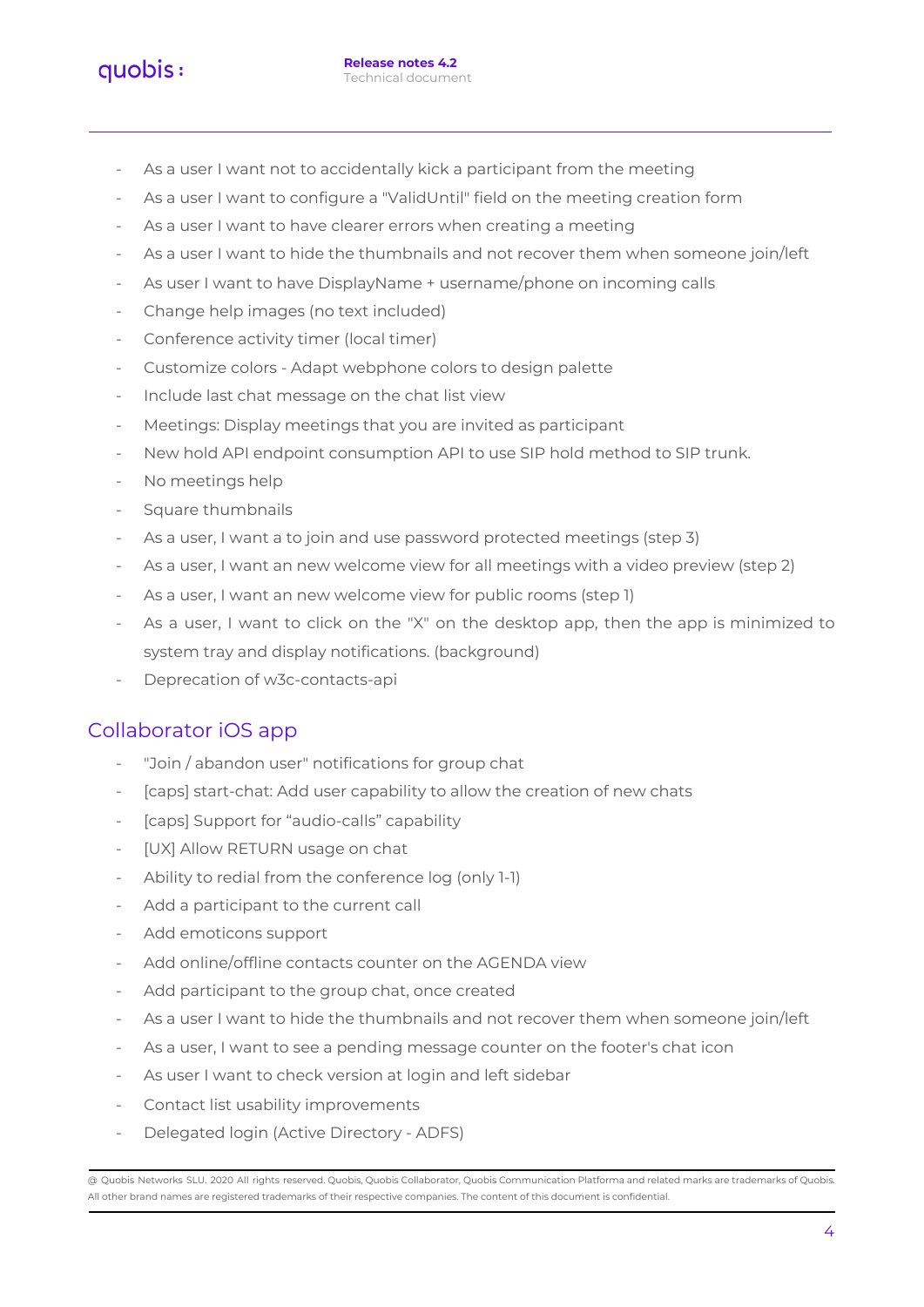- Direct transfer (dialpad)
- Direct transfer (search)
- Display group information on contacts
- Display phonebooks on the contact list
- Display time of last message in the chat list
- Display user's groups participants on the contact list
- Display userGroups on the contact list
- DTMF support
- Early media support
- Group the chat messages that arrive at similar time
- In-call timer (mm:ss)
- Include last chat message on the chat list view
- Is typing label
- Leave a group chat
- Logout button
- Make a video call from the dialpad
- Make a video call to a domain contact
- Make an audio call from the dialpad
- Make an audio call to a displayed contact from the contact list
- Make an audio call to a domain contact
- Make an audio call to a group from calllog
- Make an audio call to a personal contact
- Mute an audio call
- Mute my video in a video call
- Phone settings section to change backend URL (not for production, testing only)
- Push notifications for incoming calls
- Reject an incoming call
- Remove participant on the group chat, once created
- Ringback tone
- Ringing tone
- See a contact's expanded information from the contact list
- See a list of 1-to-1 and group chats, ordered by last activity
- See a list of personal and domain contacts, ordered by presence
- See a list of recent calls
- See the group chat information with participant list (old "i" icon)

<sup>@</sup> Quobis Networks SLU. 2020 All rights reserved. Quobis, Quobis Collaborator, Quobis Communication Platforma and related marks are trademarks of Quobis. All other brand names are registered trademarks of their respective companies. The content of this document is confidential.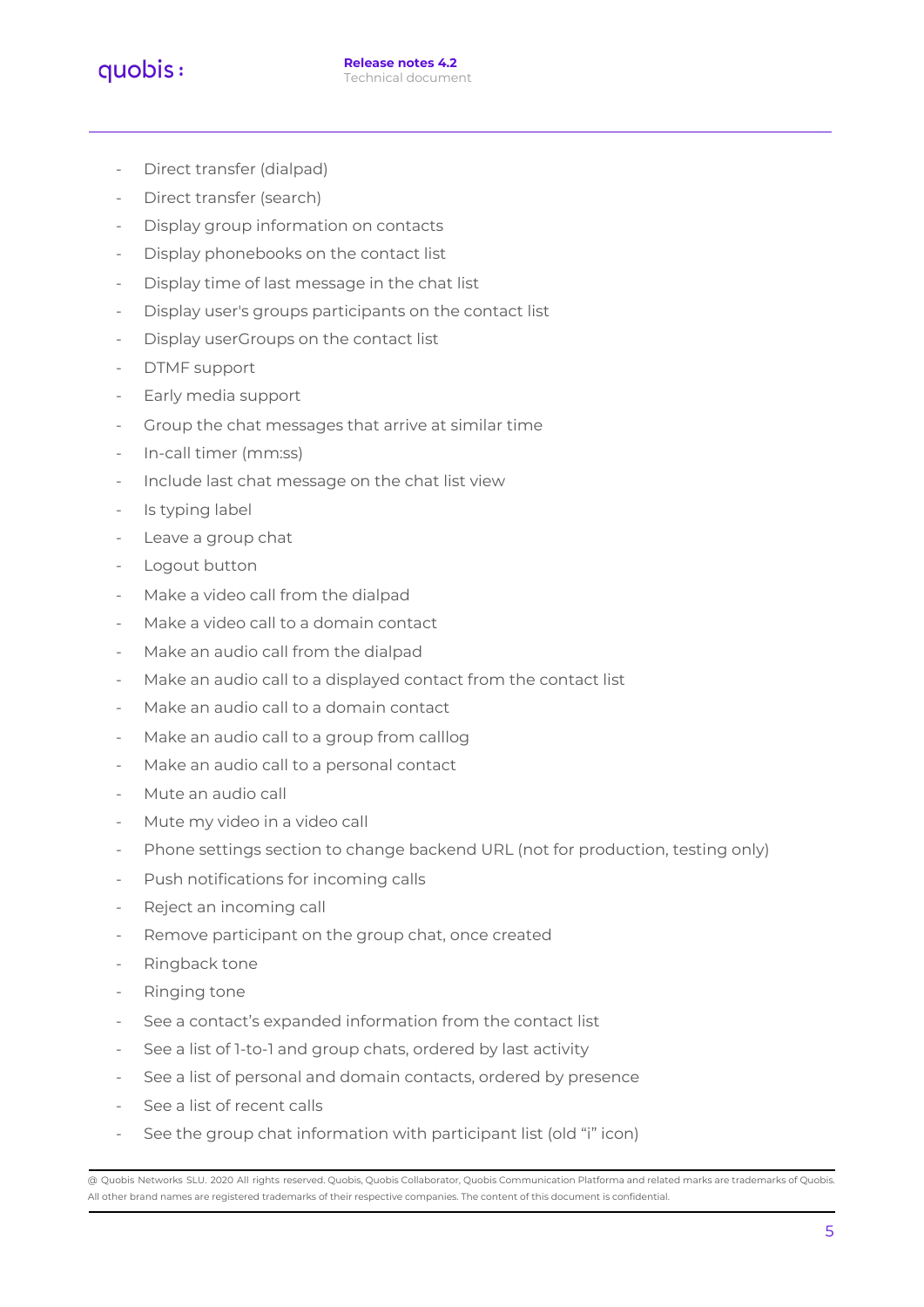- Show a push notification when a chat message is received
- Show a push notification when a text message is received in a group chat
- Visual notifications: "rejected call", "user is busy", "no answer", etc...
- [CHAT-GROUP] Create a group chat
- [CHAT-GROUP] Emoticons (native keyboard)
- [CHAT-GROUP] Preview sent images
- [CHAT-GROUP] Preview sent videos
- [CHAT-GROUP] Record a video from the camera and send
- [CHAT-GROUP] Send and receive a audio clip
- [CHAT-GROUP] Send and receive a text message to the group chat
- [CHAT-GROUP] Send and receive a video clip
- [CHAT-GROUP] Send and receive a video from camera roll
- [CHAT-GROUP] Send and receive an image from camera roll
- [CHAT-GROUP] Take a picture from the camera and send
- [CHAT-SINGLE] Create 1-to-1 chat
- [CHAT-SINGLE] Emoticons (native keyboard)
- [CHAT-SINGLE] Preview sent images
- [CHAT-SINGLE] Preview sent videos
- [CHAT-SINGLE] Record a video from the camera and send
- [CHAT-SINGLE] Send and receive a audio clip
- [CHAT-SINGLE] Send and receive a text message
- [CHAT-SINGLE] Send and receive a video clip
- [CHAT-SINGLE] Send and receive a video from camera roll
- [CHAT-SINGLE] Send and receive an image from camera roll
- [CHAT-SINGLE] Take a picture from the camera and send
- Deprecation of w3c-contacts-api

### <span id="page-5-0"></span>Collaborator Android app

- Support for "call-history" capability
- Ability to have multiple participants on a conference
- Ability to redial from the call history entries
- Add android SDK support for toggle camera Janus
- As a user I want to be informed that a call is being recorded (fast approach)
- As a user I want to hide the thumbnails and not recover when someone join/left
- Camera switch

<sup>@</sup> Quobis Networks SLU. 2020 All rights reserved. Quobis, Quobis Collaborator, Quobis Communication Platforma and related marks are trademarks of Quobis. All other brand names are registered trademarks of their respective companies. The content of this document is confidential.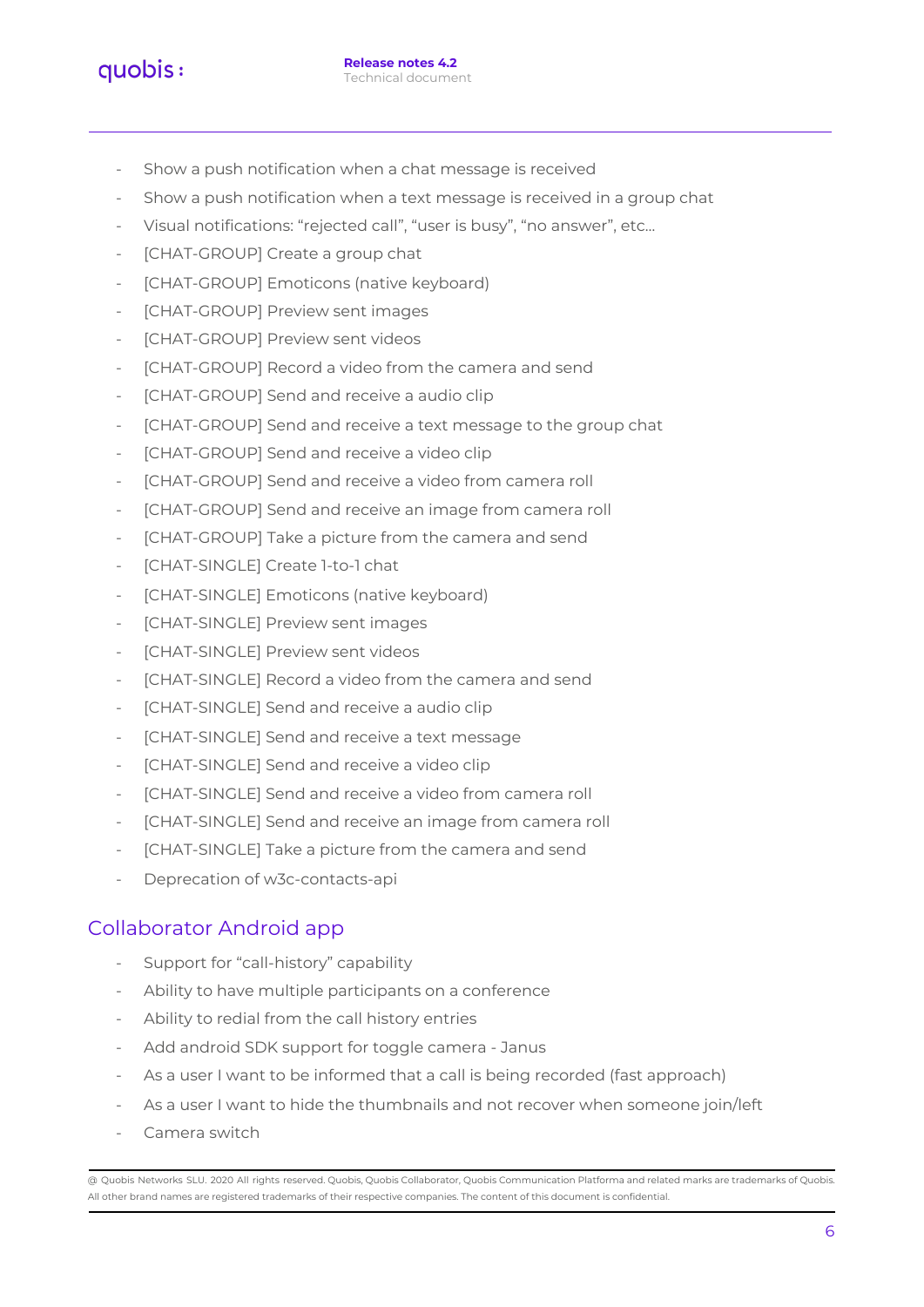# quobis:

- Capture and give feedback on login errors
- Contact list usability improvements
- Logout button
- Make a video call from dialpad
- Make an audio call from dialpad
- Ringback tone
- Ringing multiple participants
- Search text box to filter contacts by name and surname (both together)
- Visual notifications: "rejected call", "user is busy", "no answer", etc…
- Deprecation of w3c-contacts-api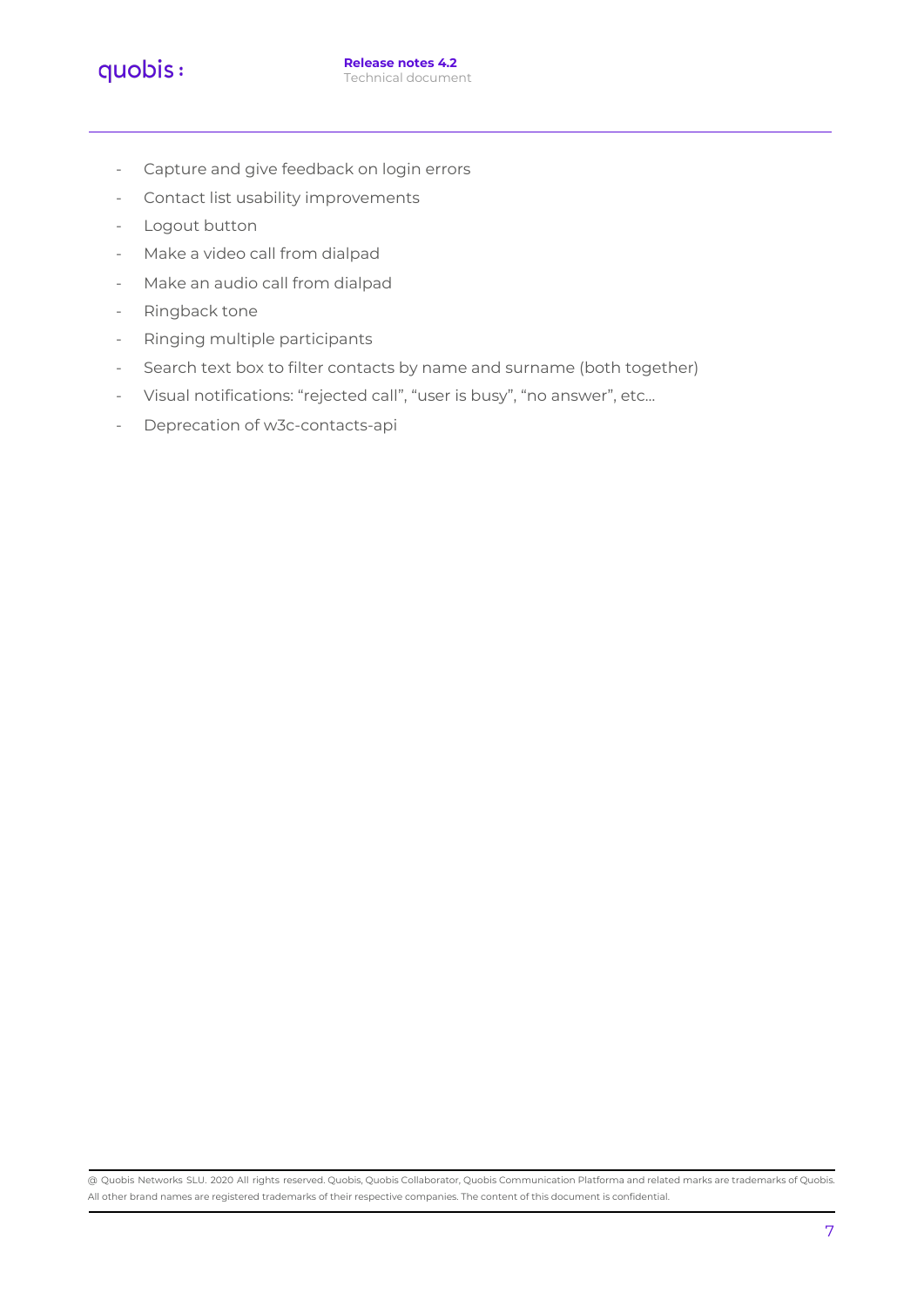# <span id="page-7-0"></span>Breaking changes

Following, changes reporting SDK and API changes required in order to support or migrate existing applications to the new release.

invitationRequest mechanism is removed by a more natural way to invite participants.

### <span id="page-7-1"></span>SDK changes

#### <span id="page-7-2"></span>SDK JS

- conferences: Invitation requests are now not available. Remove support for invitation requests , closes [#SIPPOJS-715]
- **conferences**: SupportService and its methods are now integrated in the Conference class
- **meetings**: Meetings implementation was completely rewritten. Main changes are:
	- A meeting is now completely readonly id and phone properties can not be changed.
	- Meeting.destroy was removed. You must use MeetingManager.remove instead.
	- Meeting.reinvite was removed. Method didn't work and now has been completely removed.
	- Meeting.toJSON was removed.
	- Meeting is not an EventEmitter and the "delete" event was removed. When a meeting is deleted it will just be removed from the list. See MeetingManager.getMeetings\$
	- MeetingManager.message was not being used and was completely removed
	- "meeting-recovered" event was removed. Use the MeetingManager.getMeetings\$ observable to know how to obtain changes in meetings list.
- **contacts**: removed the device contacts sync with the wac functionality and his caching in local storage

| Element                 | Action      | Comment                     |
|-------------------------|-------------|-----------------------------|
| CContactRetriever       | Deprecation |                             |
| CContactSynchronizer    | Deprecation |                             |
| <b>CFavoriteContact</b> | Deprecation |                             |
| CSupportService         | Deprecation |                             |
| VChatMessageDirection   | Type change | Previous Enum now an Object |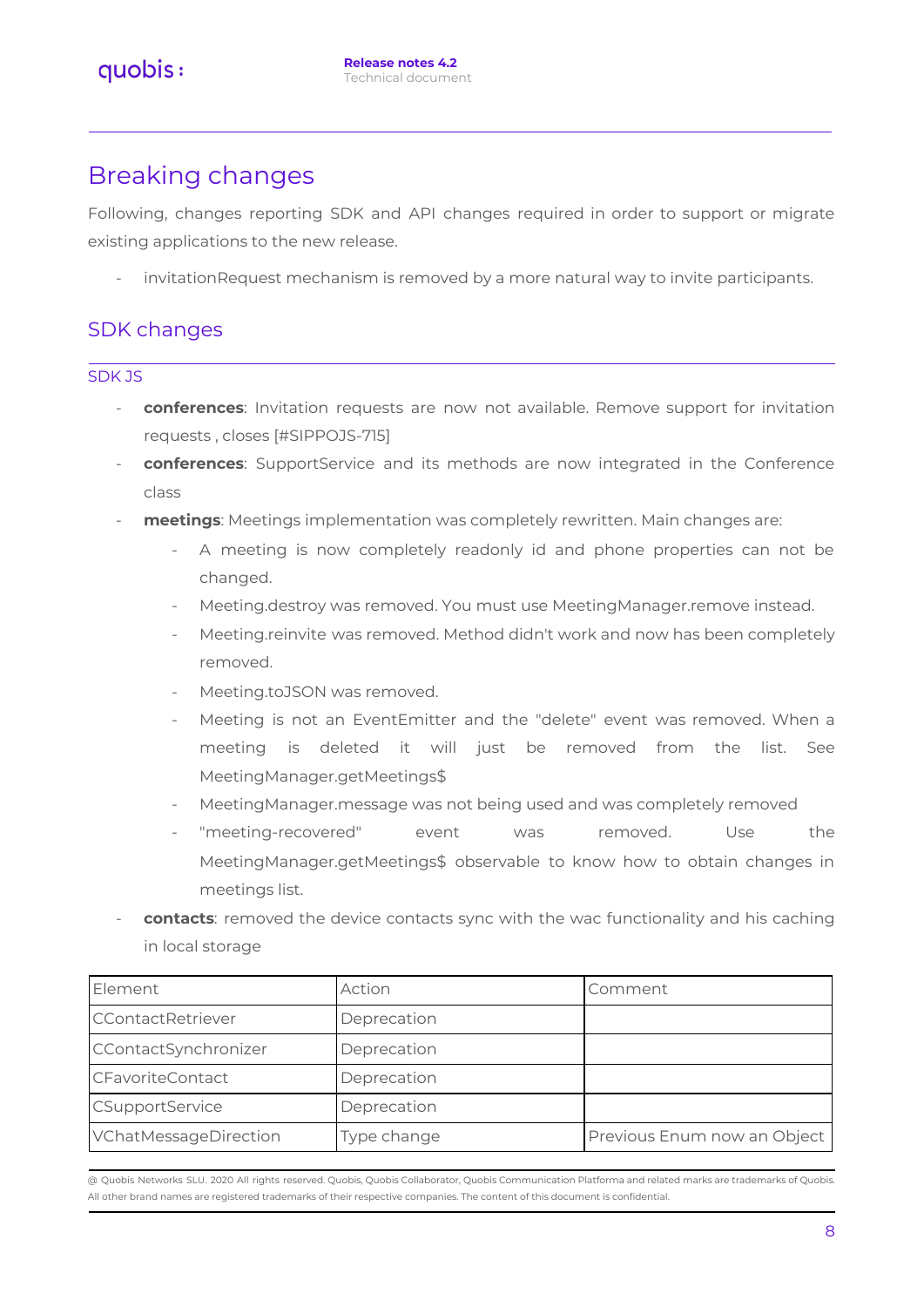| VChatMessageStatus    | Type change | Previous Enum now an Object |
|-----------------------|-------------|-----------------------------|
| VChatMessageType      | Type change | Previous Enum now an Object |
| VChatParticipantRole  | Type change | Previous Enum now an Object |
| VChatParticipantState | Type change | Previous Enum now an Object |
| VChatType             | Type change | Previous Enum now an Object |

#### <span id="page-8-0"></span>SDK iOS

- The Invitations service for managing invitation requests and all related classes as InvitationsDelegate, SippoInvitationRequest,... are no longer available.
- The property isAnswerToInvitationRequest in SippoConference and RxSippoConference has been removed.
- Invite method does not have a replyOf parameter any more.
- The property inviteRequest in SippoInvitationInfo and InvitationInfo has been also removed.
- The method to fetch de conference entries in Conferences does not receive a "since" parameter any more. Now, a time range can be specified using the parameters "before" and "after". Besides that, it can also be specified whether the entries have to be obtained in ascending or descending order of their creation date.
- SippoParticipantInfo and SippoCandidateInfo do not have a property "user" any more. Instead, a new property "participant" has been added that includes all the information about the participant or the candidate.

#### <span id="page-8-1"></span>SDK Android

- no breaking changes

#### <span id="page-8-2"></span>SDK C++

- no breaking changes

### <span id="page-8-3"></span>WAC API changes

- /pushNotifications/{userId}: replaced by /pushNotifications/byUserId/{userId}:
- /xmpp/roster/{username}: replaced by full subset:
	- /xmpp/push
	- /xmpp/push/register
	- /xmpp/push/unregister

<sup>@</sup> Quobis Networks SLU. 2020 All rights reserved. Quobis, Quobis Collaborator, Quobis Communication Platforma and related marks are trademarks of Quobis. All other brand names are registered trademarks of their respective companies. The content of this document is confidential.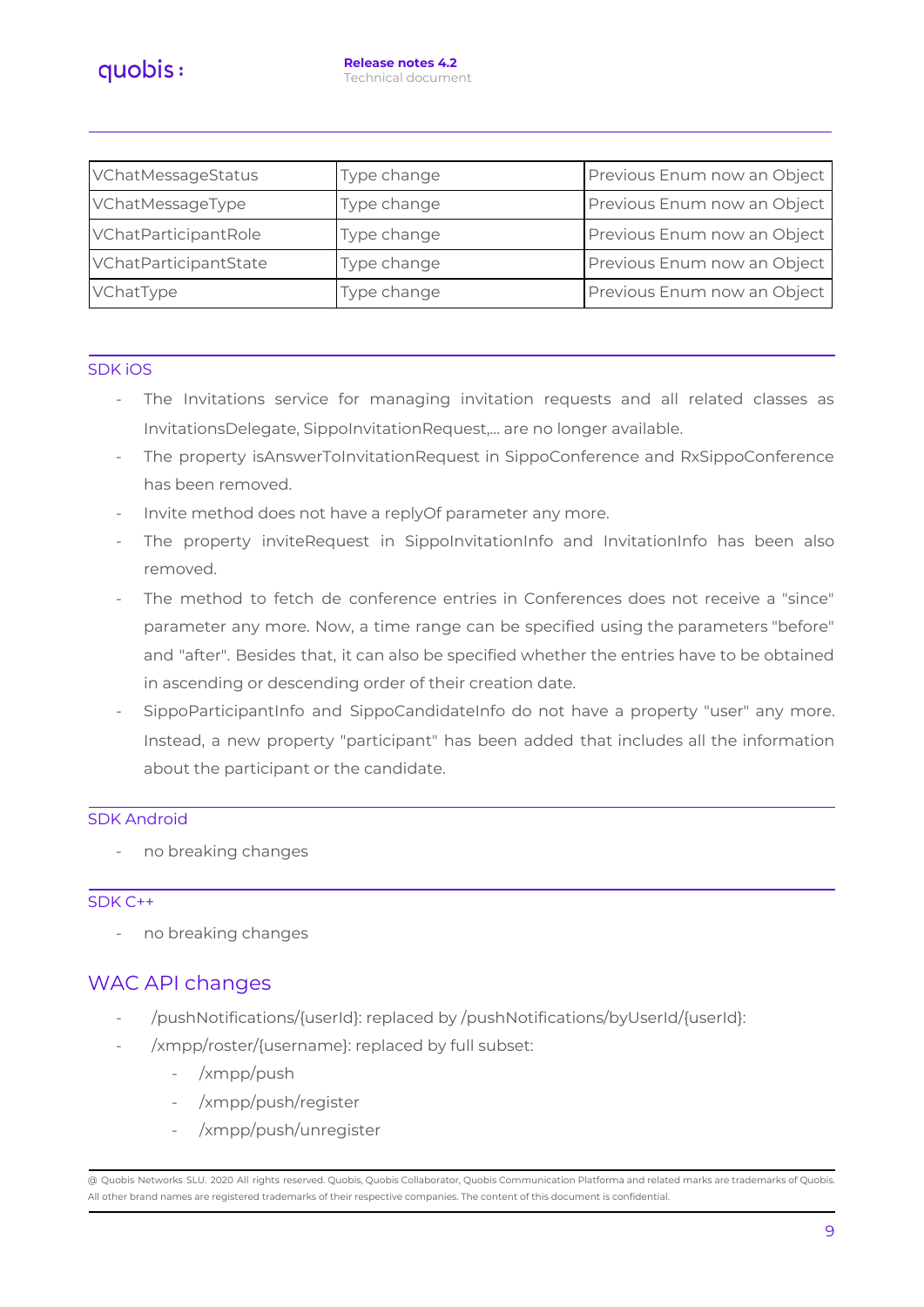

**Release notes 4.2** Technical document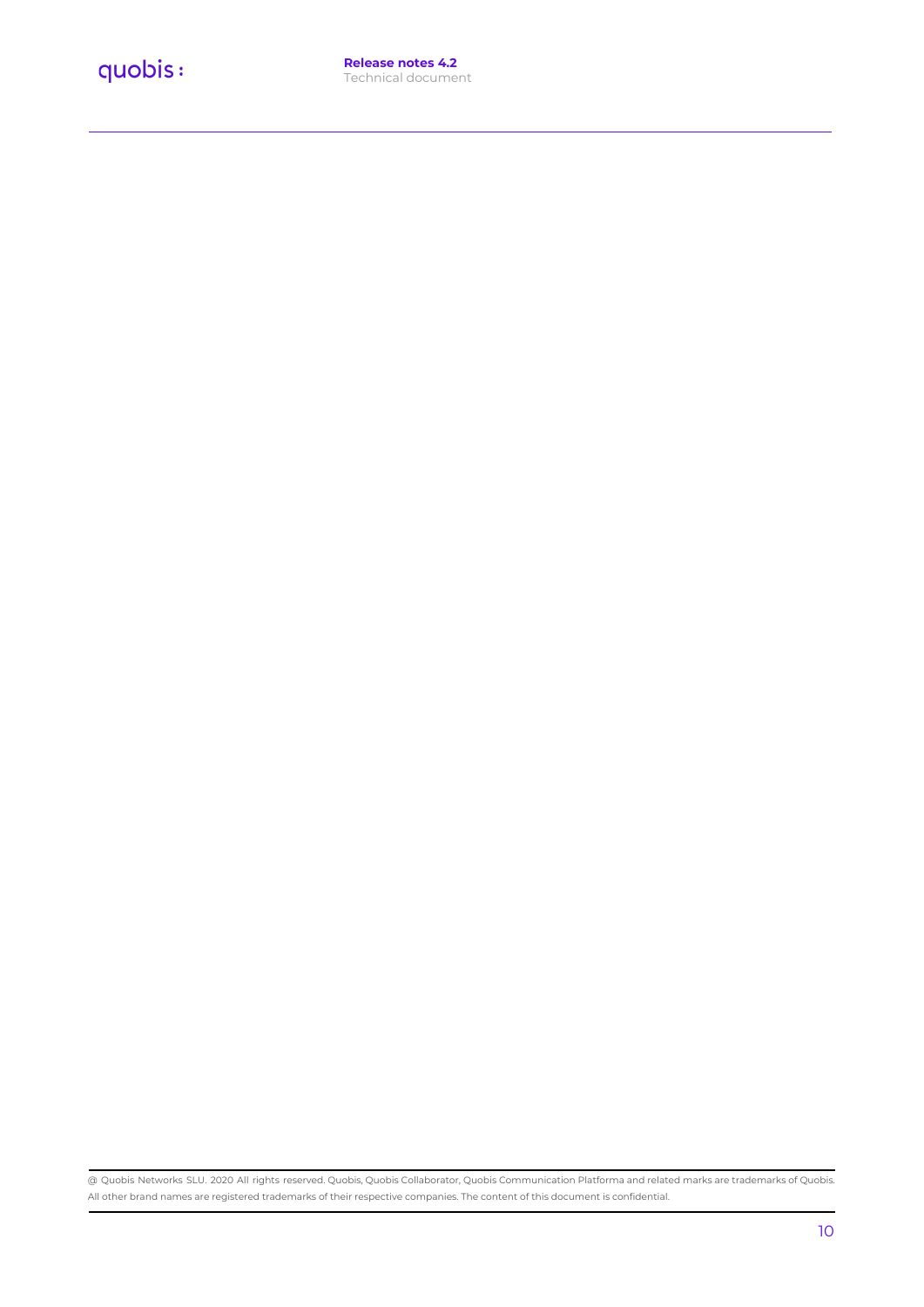## <span id="page-10-0"></span>Fixes

- (Android) La aplicación tarda 5 segundos en desplegar la pantalla de ringing
- Conference chat no funciona
- (mobiles) Los thumbnails en los dispositivos móviles no funcionan
- iOS no pide permisos para descargar attachments.
- Los botones de micro y cámara pierden el estilo cuando estan desactivados
- [App] No se activa un stream al hacer click en el thumbnail
- Janus wrapper doesn't use the partipantsLimit value
- When opening a chat from contacts, the chat does not open automatically
- While calling to a meeting as anonymous the cam is always active
- It is possible to create an empty domain
- Al crear un contacto, el campo favorite se guarda como null
- (iOS) Aparece "Desconocido" en el displayname del CallKit
- sippo-server refuses to start with agentassigner enabled and no (legacy) agents defined
- (WEB) Los Idiomas aparecen de color gris en el selector
- Los contactos no se pueden eliminar de Favoritos
- Unable to access any meeting room
- Caller remains "connecting" when a call is established through iOS callkit (hybrid app)
- [Mobile] [Desktop] No se carga el fichero de los iconos
- Las pushes de los chats de grupo no funcionan
- Cuando se borra un chat desde su vista de información esta no desaparece
- Al crear un usuario introduciendo un caracter especial en el número de teléfono genera un error
- Contacts with email displayed in autocomplete component does not contain property email
- Al crear un meeting añadiendo usuarios que está en contactos, pero no es de dominio no envia mail.
- Desktop app | Los chats no funcionan en la aplicación de escritorio
- Desktop app | La aplicación de escritorio en modo release no funciona
- Android nativa | En una videollamada, si el callee desactiva la cámara no se puede recuperar el stream de video si activa de nuevo
- iOS Nativa | Cuando un tercer participante acepta una invitación a una llamada se visualiza un thumbnail doble
- iOS Nativa | Está permitido crear un grupo de chat sin participantes

<sup>@</sup> Quobis Networks SLU. 2020 All rights reserved. Quobis, Quobis Collaborator, Quobis Communication Platforma and related marks are trademarks of Quobis. All other brand names are registered trademarks of their respective companies. The content of this document is confidential.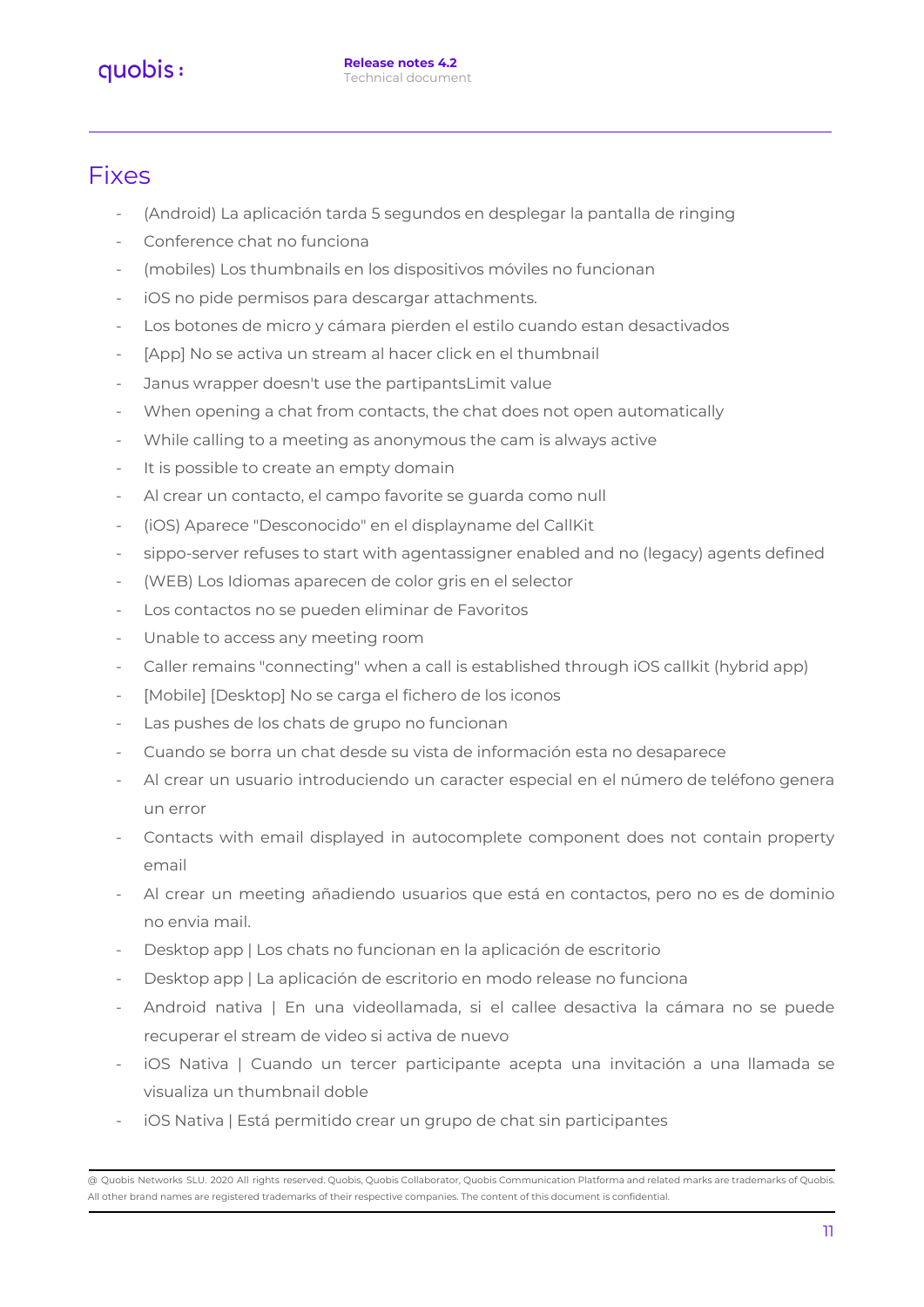## quobis:

- iOS Nativa | La barra de búsqueda ignora el texto escrito una vez se selecciona un participante
- The email of the creator of the meeting is sent empty because the information of the user's session in erebus is not updated
- Desktop app MacOS | Despues de maximizar la app al cerrar queda en negro
- Meeting cannot be modified once created
- Created contacts can not be erased
- Adding an email when creating a contact shows [object Object] instead
- It is not required to press "Save" to confirm a status change in the profile
- The SMS backend does not start
- Android Nativa | La aplicación se cierra automaticamente cuando se intenta establecer una llamada con PSTN
- iOS Nativa | Al iniciar sesión por ADFS (utilizando iOS 13.4 & 13.7) el usuario inicia sesión en un webview dentro de la aplicación
- (MultiDevice) The call ends when closing session in second device
- Android nativa | Cuando se recibe una llamada suena como si se estuvieran recibiendo notificaciones sin parar
- iOS Nativa | No funcionan las pushes de llamada
- (iOS) The "go" key does not add the participant to the meeting
- The creator of the meeting doesn't receive the email
- Unable to copy / paste in Mac version
- Linux app crashes when user closes ADFS popup
- Hybrid Android | Se recibe push de llmaada despue de deslogear de la app
- Inviting a group with offline members returns an error
- Al llamar a más de un usuario, si el primer invite va dirigido a usuario que no está conectado llega un room-destroyed
- iOS Nativa | No se muestra en el perfil el avatar por defecto (no personalizado)
- Se muestran varías líneas en blanco en el webphone del mismo usuario que envía mensajes desde UCClient
- iOS Nativa | Cuando crear un nuevo grupo de chat la aplicación se cierra automáticamente
- (Mobile Hybrid) The favorites button is marked gray when you have the focus on it

<sup>@</sup> Quobis Networks SLU. 2020 All rights reserved. Quobis, Quobis Collaborator, Quobis Communication Platforma and related marks are trademarks of Quobis. All other brand names are registered trademarks of their respective companies. The content of this document is confidential.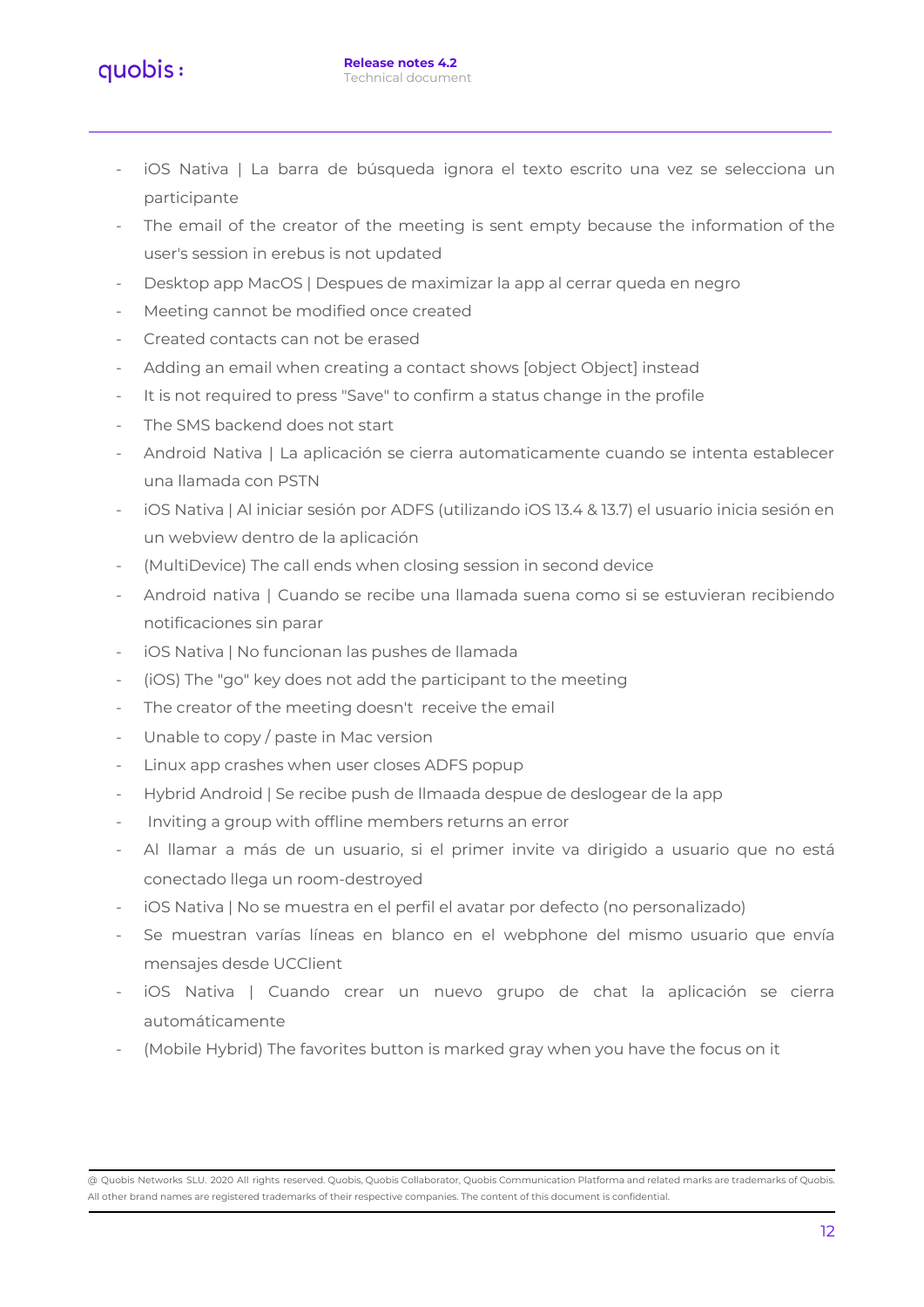# <span id="page-12-0"></span>Known issues

Reported as major defects for this release:

- [DESK-MacOS] The app has white background when the adfs window is open and maximized
- [SAFARI][FIREFOX] DatePicker and TimePicker don't appear in meetings
- [SAFARI] There are several types of files that cannot be sent
- [SAFARI][FIREFOX][CHROME][EDGE] The number of chat notifications appears out of place
- [DESK-MacOS] Screen sharing starts before accepting permissions
- [DESK-MacOS] App does not work if I suspend my laptop for a while
- [SAFARI] Screen sharing button does not appear
- [SAFARI][FIREFOX][CHROME][EDGE] When calling as an anonymous user, canceling still establishes the call.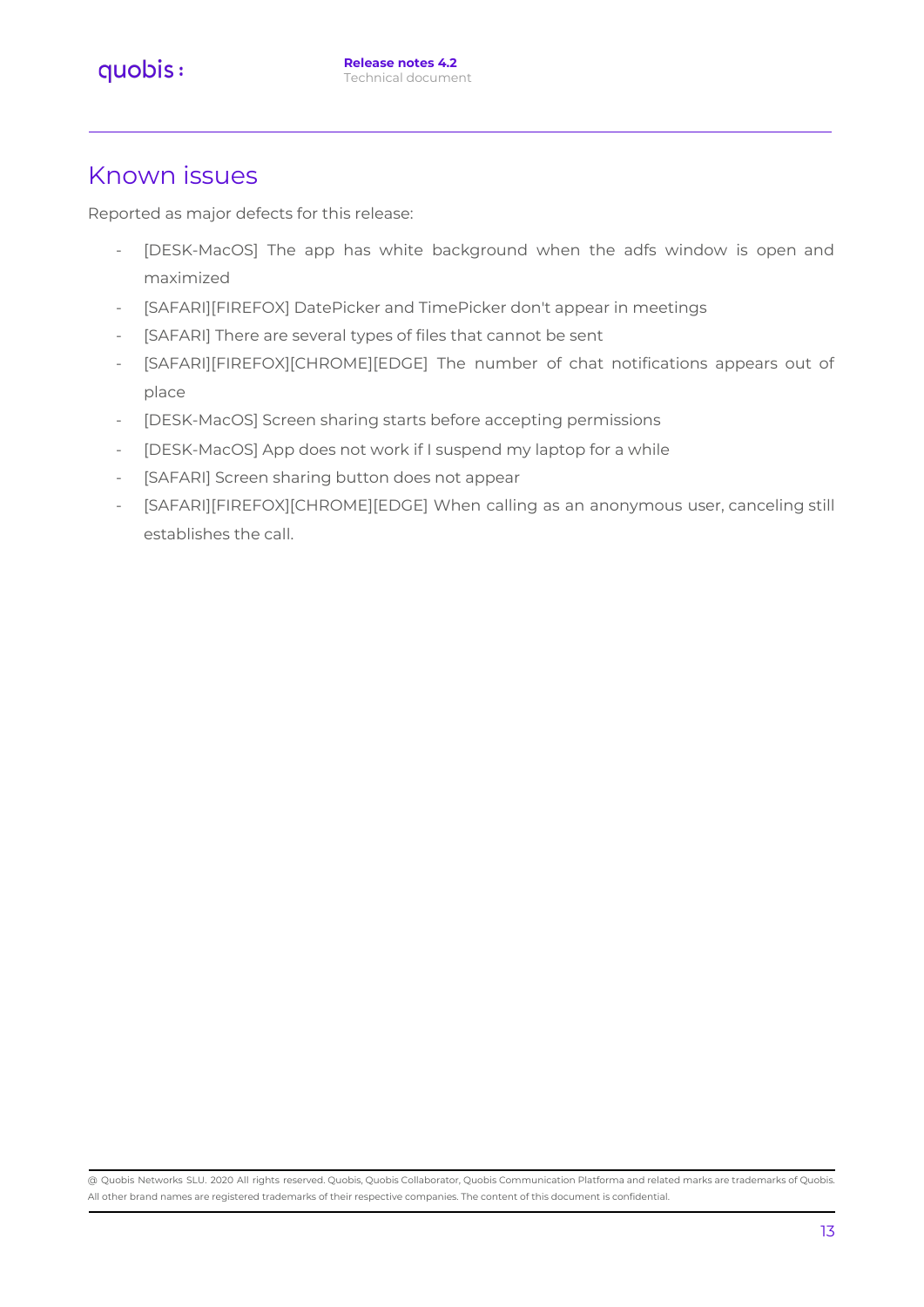# <span id="page-13-0"></span>Component list

Inventory list for 4.2 bundle.

### <span id="page-13-1"></span>Quobis WAC

| sippo-server       | 21.1.3                     |
|--------------------|----------------------------|
| qss                | 4.12.2                     |
| oauth2-proxy       | 1.15.0                     |
| xmpp-server        | 2.2.0                      |
| erebus             | 1.5.2                      |
| janus-dispatcher   | 1.4.0                      |
| janus-wrapper      | 1.15.2                     |
| recording-watchdog | 3.2.1                      |
| sippo-maintainer   | 1.2.6-rc1-kubernetes1.15.3 |
| sippo-exporter     | 1.5.7                      |
| sippo-k8s          | 2.13.0-rc3                 |
| kapi               | $1.4.0 - rc2$              |

### <span id="page-13-2"></span>Quobis SDK

| SDK JS             | 28.2.1 |
|--------------------|--------|
| <b>SDK Android</b> |        |
| SDK iOS            | 3.0.0  |
| SDK cpp            | 0.1.0  |

### <span id="page-13-3"></span>Quobis Collaborator

| collaborator web     | 5.16.2      |
|----------------------|-------------|
| collaborator iOS     | 0.29.4      |
| collaborator Android |             |
| manager              | 2.0.0       |
| click2call           | 0.9.0-dev.1 |

## <span id="page-13-4"></span>Third party dependencies

| NodeJS runtime | 8.C            |
|----------------|----------------|
| message-broker | 3.7-management |
| database       | 4.4            |